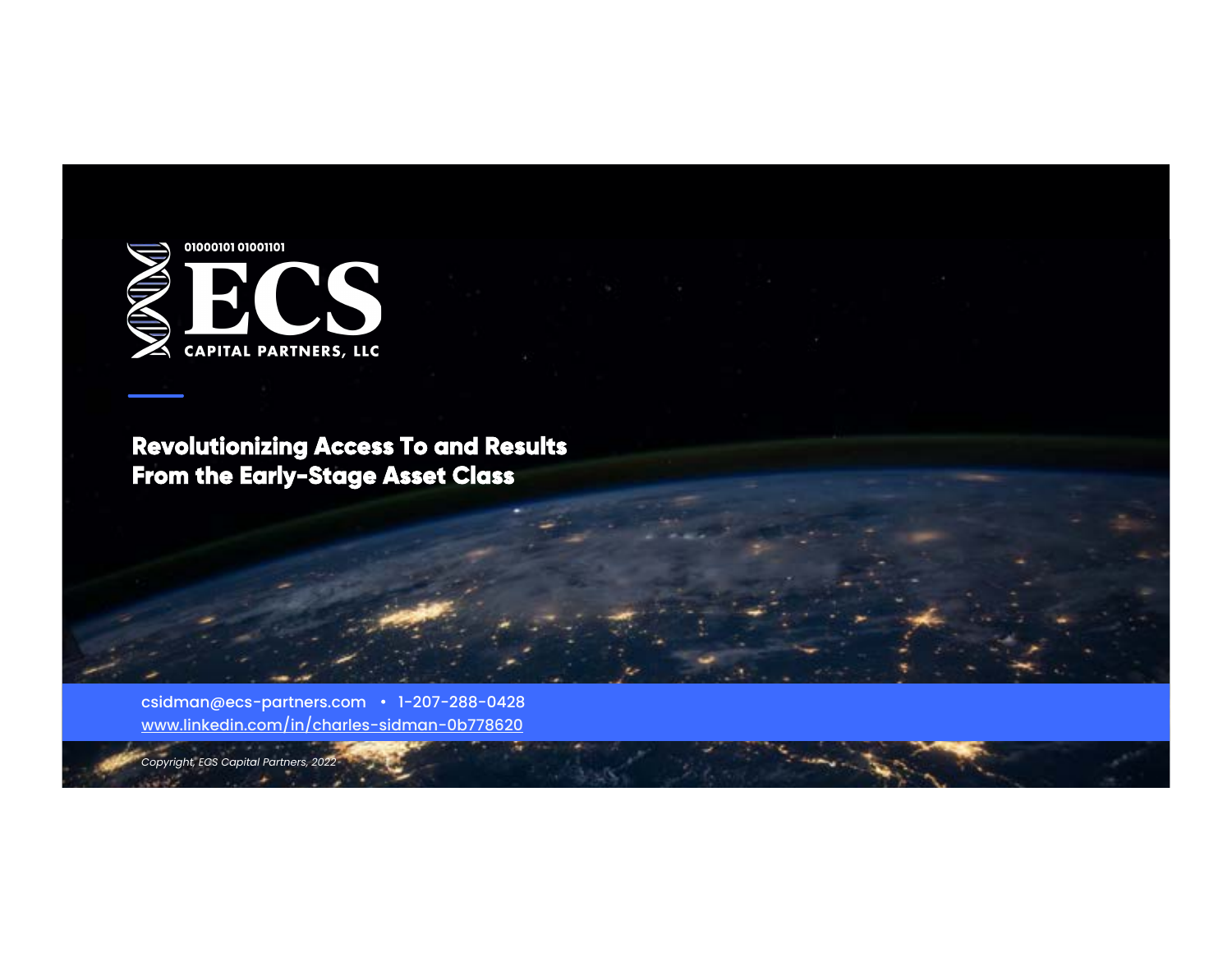# **Executive Summary**

Early (start-up or growth) entrepreneurial equity is an important and attractive asset class distinct from traditional (later-stage) venture capital, listed securities, real estate, commodities, other alternatives, etc.

The current ecosystem is heavily siloed and suffers from numerous inefficiencies, to the detriment of all

ECS Capital Partners is designed to ameliorate these inefficiencies, integrating stakeholders to the clear and dedicated benefit of all investors



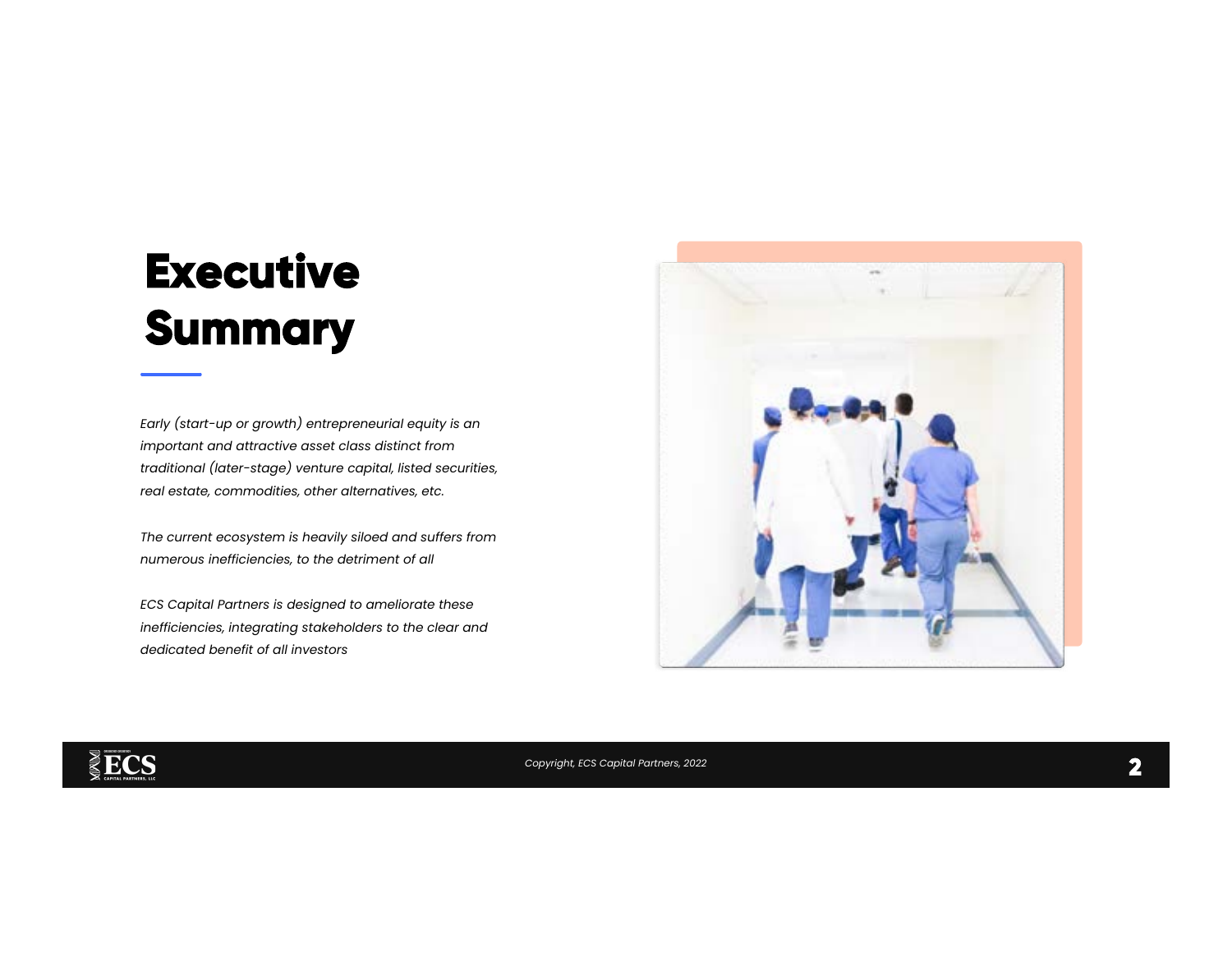







## **Early entrepreneurial equity as a unique asset class**

- $\odot$ High returns averaging 25-30%/yr (or better) IRR
- Minimally correlated to  $\odot$ other major asset classes
- True engine of economic  $\odot$ development and human betterment
- $\odot$ But, decisions rely on potentials & probabilities rather than historical data!
- And, product-market fit and revenues  $\odot$ are often not yet demonstrated!

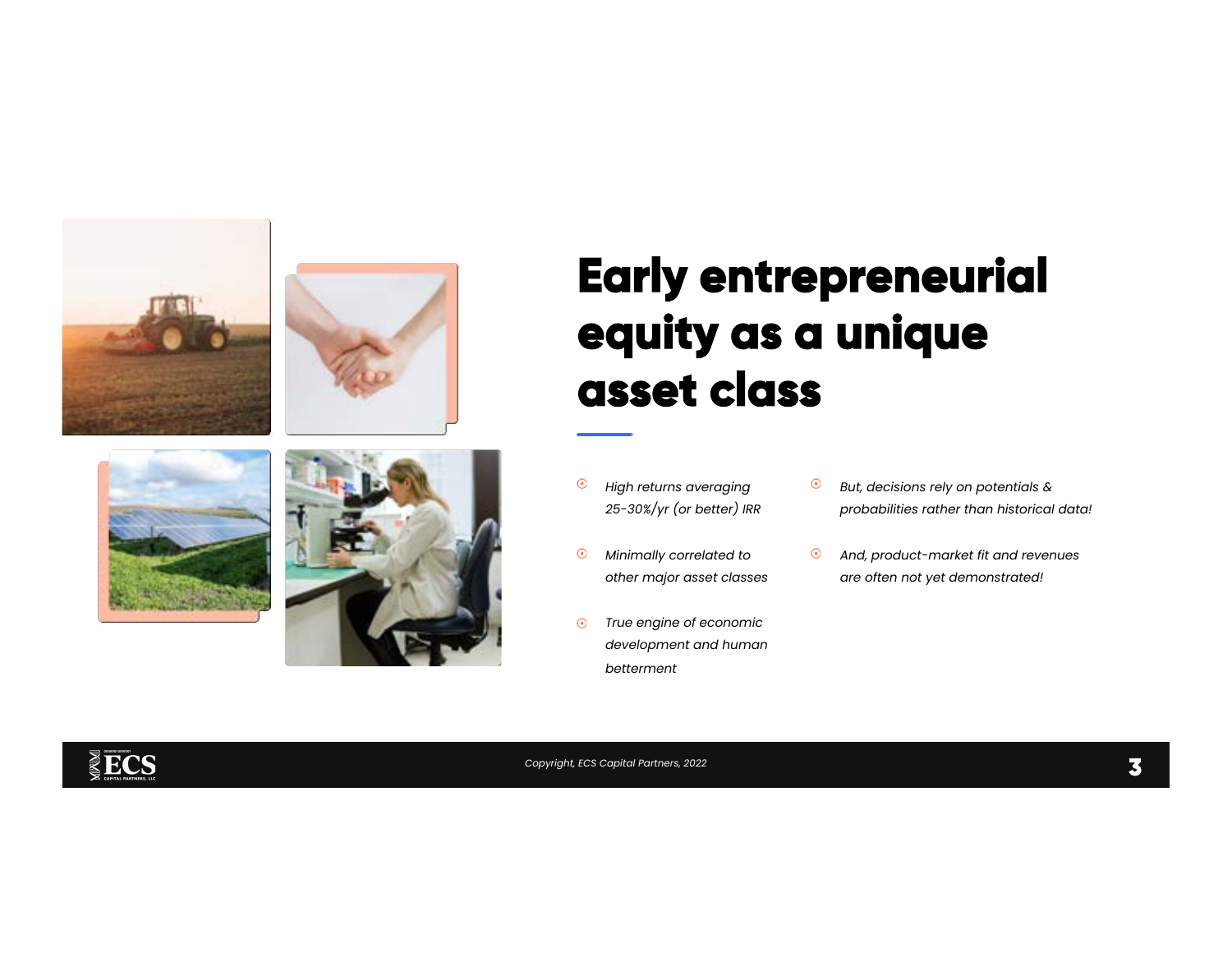### **Landscape**

### Entrepreneurs

ECS

With start-up and growth companies that create and produce innovations leading to societal, economic and lifestyle advancements

血

### **Governments**

Understanding and supporting these entrepreneurs and their innovations as key to increasing jobs, tax base, quality of life

#### Investors

血

Whose money, experience, contacts, participation, etc., are essential for these entrepreneurs and their companies

 $\circledS$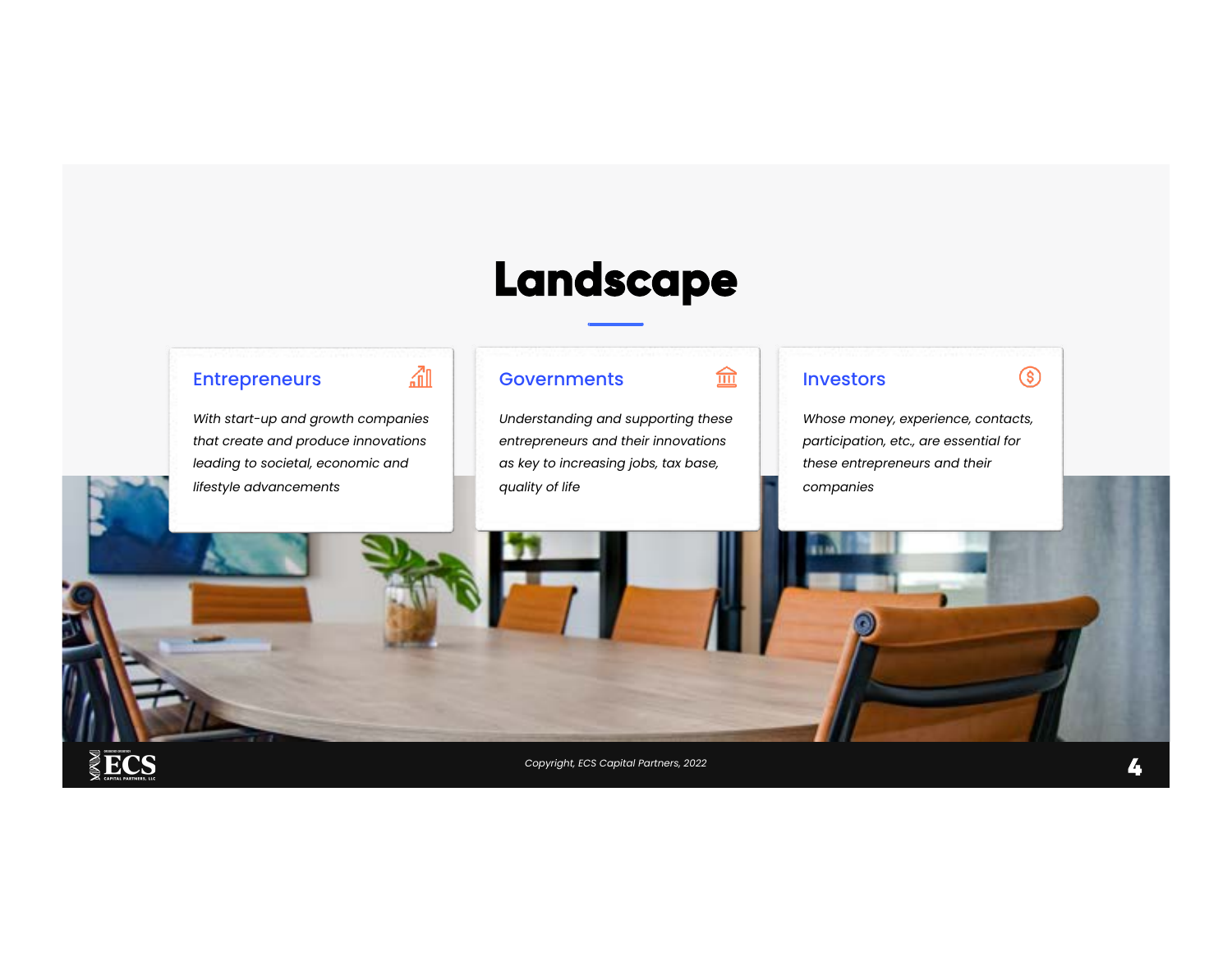### **Problems Macro**



### Entrepreneurs

Find it difficult to raise adequate financial (and other) support



### Governments & Society

See suboptimal economic and social progress as a result



#### **Investors**

Experience problems with access, efficiency, structure, etc., leading to lower returns for most

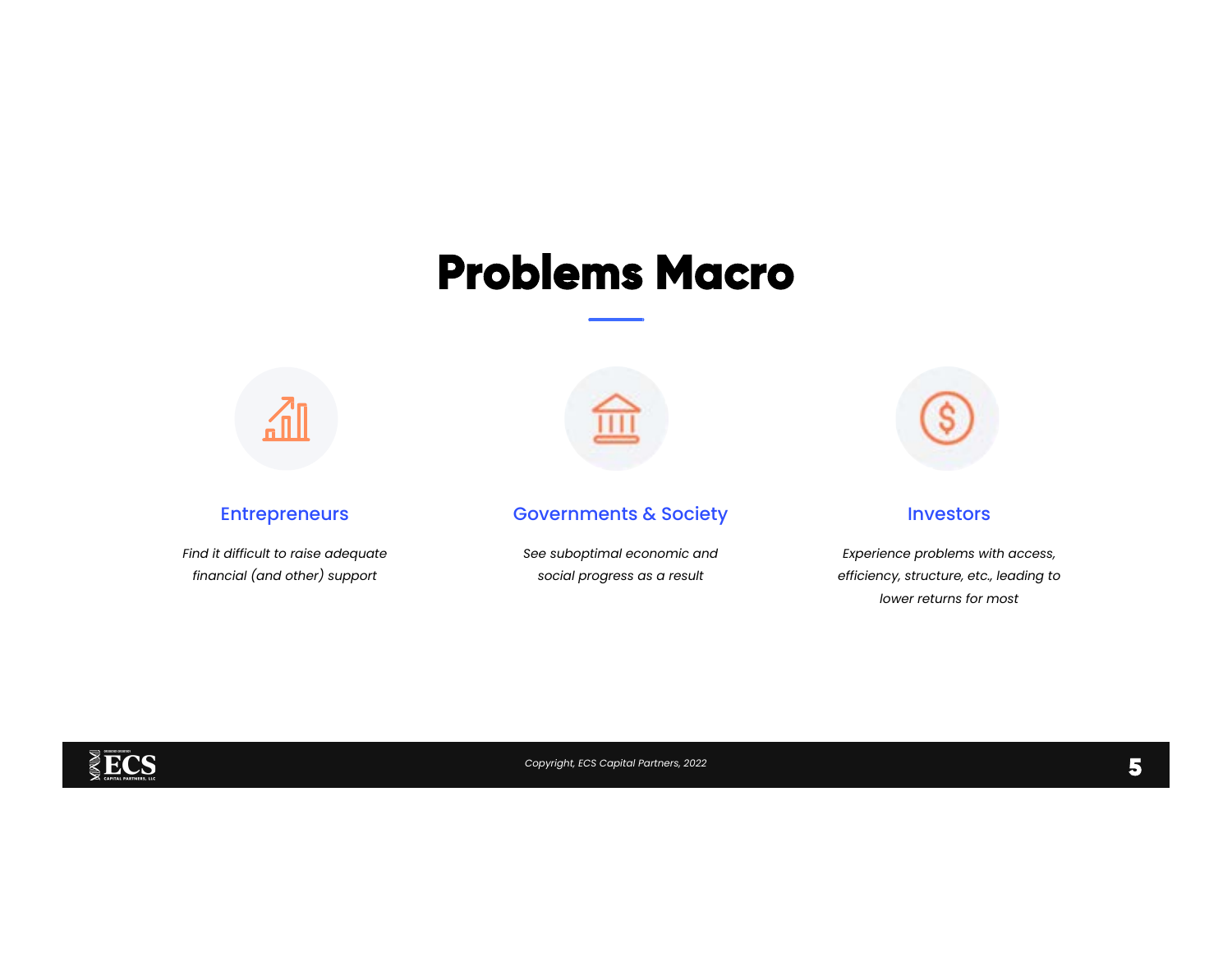### **Investor Problems**

### Those That Don't Participate

- $\odot$ Fewer than 1 in 10 Accredited Investors (in the U.S.) participate in this asset class, depriving them of potential and uncorrelated returns, and society and its entrepreneurs of vast resources
- Participating effectively in this  $\odot$ asset class is difficult due to time, knowledge, & financial resources required, structural realities, intense competition, etc.
- Even many HNWs/FOs do not  $\odot$ participate, citing complexity, risk and information inefficiency
- $\odot$  But why should everyone have to commit to and master a complicated specialty in order to benefit?
- $\odot$  How different from auto maintenance, air transport, tax prep, legal/medical affairs, public markets, etc.?
- Anyone can learn (and it is a joy  $\odot$ to teach), but many choose to outsource the expertise and practice required, and just reap the rewards
- $\odot$ Investing is no different!
- $\odot$ For individuals, self-directed IRAs are ideal vehicles

### Those That Don Participate

#### Active Angels, Groups and even HNWS/Fos often:

- Are geographically focused  $\odot$
- Operate more or less passively, on  $\odot$ whatever deals come in the door
- Lack sufficient finances to lead initial  $\odot$ rounds or significantly influence and participate in later rounds
- Lack expertise or resources to critically  $\odot$ evaluate technical claims
- Often overemphasize initial  $\odot$ investments, rather than managing invested companies and portfolio, leading to poorer results
- Mix agendas and bottom lines  $\odot$ (financial, social, community, government, etc.), lessening returns
- $\odot$ Have difficulty finding deals of appropriate size
- Experience individual or group  $\odot$ burnout, due to learning curves, average times to positive exit, continuous resources & effort required
- $\odot$ Easy to do, hard to do well!
- Published 25-30% average IRR for  $\odot$ overall field does not accord with commonly reported experience of most participating investors

"From my perspective, XXX and other local angel groups just don't get access to potential unicorns, only a few ok ideas/teams. I still have a few active companies (after multiple rounds), and hope to at least break even soon."

-Former Angel

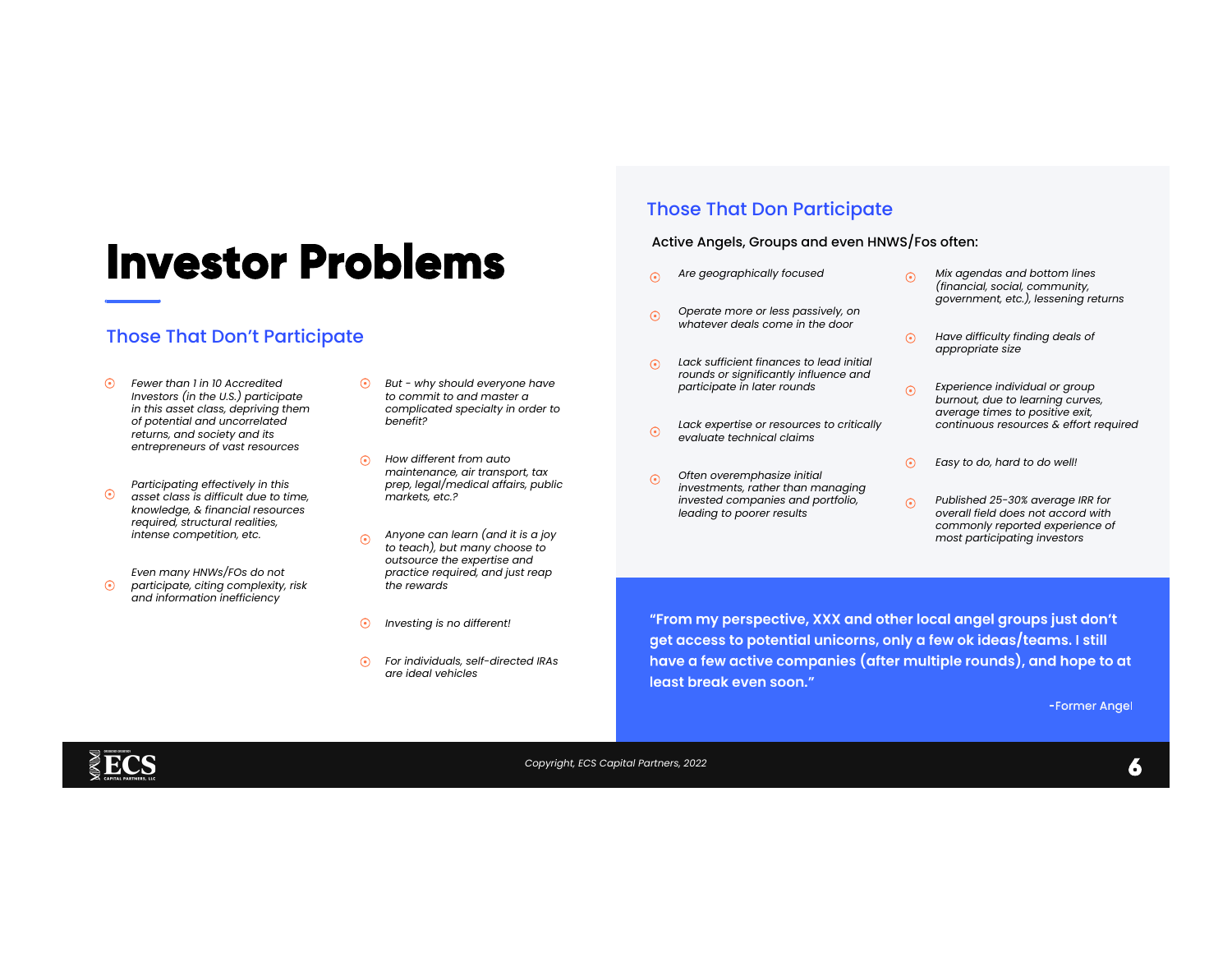### **Solution-ECS Capital Partners**



### SIMULTANEOUS DUAL INVESTMENT THESIS: Financial Return + Positive Impact

### Diversified Portfolio Pro-Rata Access

Guaranteed diversified portfolio of multi-stage, deep-tech impact investments for each investor

#### Formal Asset Allocation

Search strategy (many initial, then fewer & larger, commitments: initial -> expansion -> growth, plus special) = "Intelligent Index" or "Composite"

For all investors, in all rounds

#### Integration & Partnering

Broadly across global investment ecosystem; network + activity + humility!

#### Tax Efficiency

Tax Awareness and Optimization (US IRS Sections 1045, 1202, 1244)

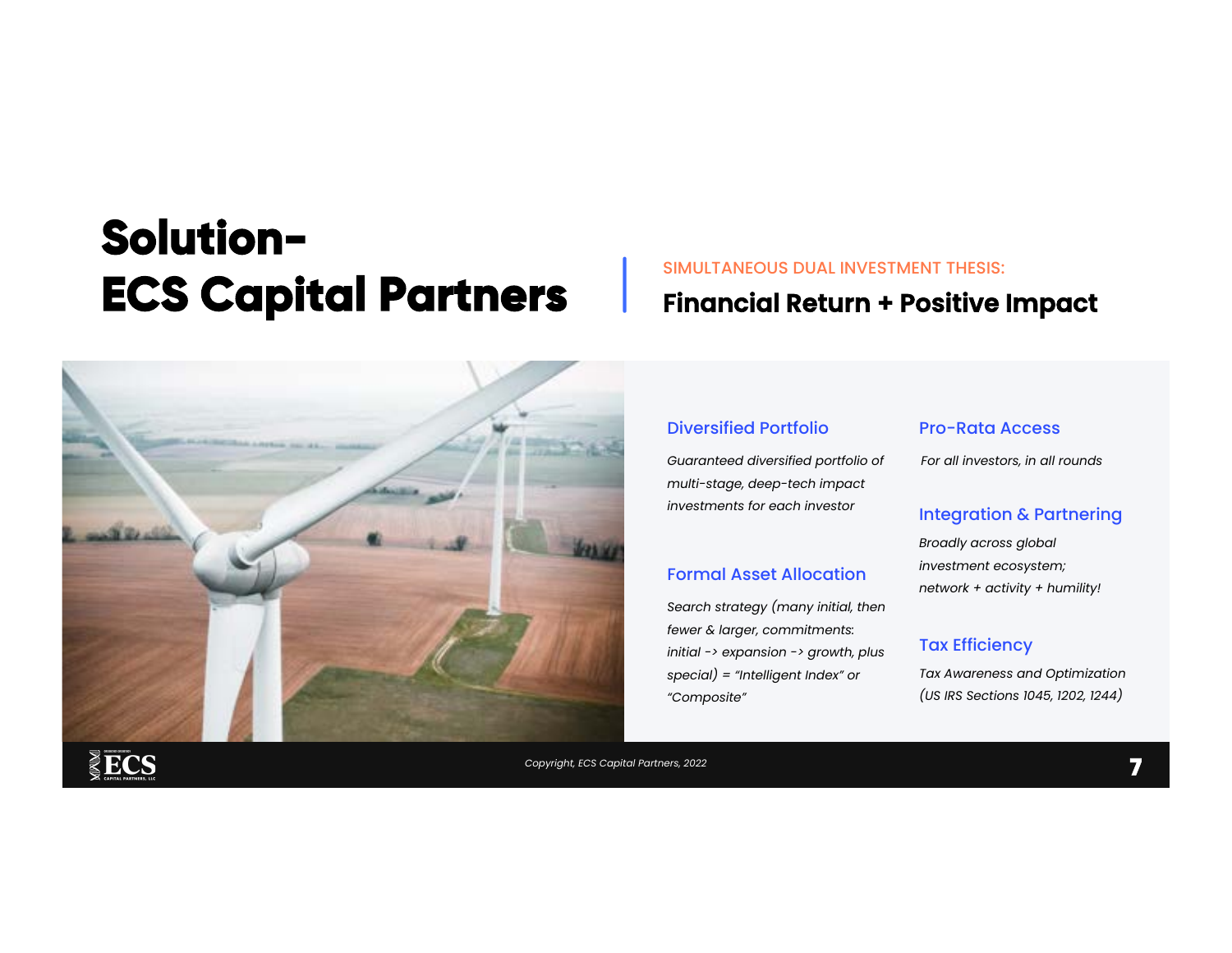

### **Business Model**

Minimum Commitment **\$25,000** 

ALL committed capital invested

2% Mgt Fee + 20% Carry (after full return of capital), calculated on overall portfolio basis

Preference on first 8%/yr return of carry

Investors of at least \$250K have staged capital calls & "super-investment" opportunities

Individualization by initial date joining, "super-investments" & funds return vs. reinvestment options

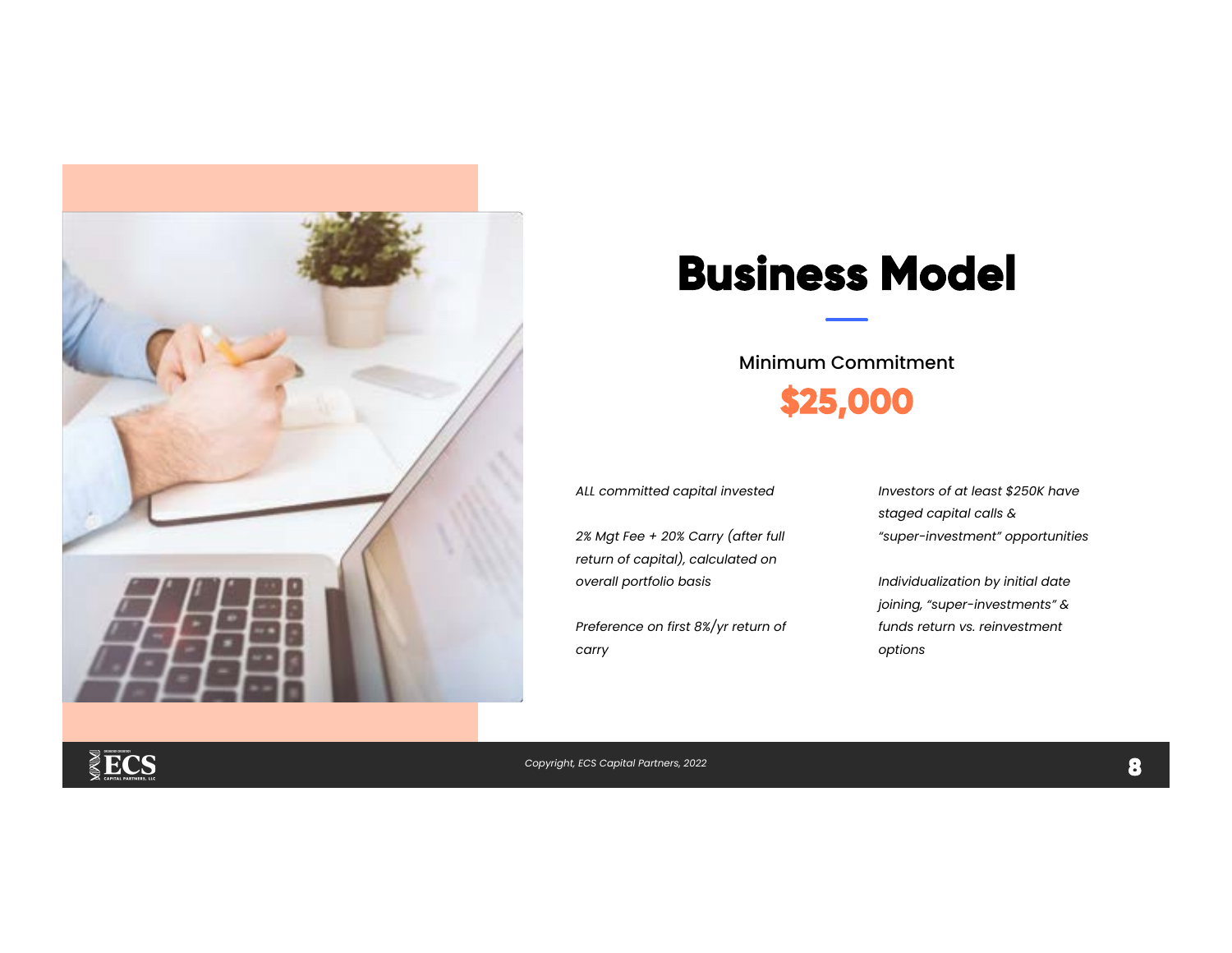### **How Are We Different?**

| <b>Individualized Accounts</b><br>Highly individualized and flexible<br>account management and<br>decision-making by each investor | <b>Return Waterfall</b><br>Investor-favorable return<br>waterfall | <b>Evergreen Fund</b><br>Evergreen fund for<br>long-term relationship | <b>Super Investment</b><br>Larger investors (>\$250K) have<br>option to actively "super-invest" in<br>specific later-stage deals |
|------------------------------------------------------------------------------------------------------------------------------------|-------------------------------------------------------------------|-----------------------------------------------------------------------|----------------------------------------------------------------------------------------------------------------------------------|
| <b>Target Companies</b>                                                                                                            | <b>Experience &amp; Resources</b>                                 | <b>General Solicitation</b>                                           | <b>ECS Capital Partners</b>                                                                                                      |
| Private as well as public                                                                                                          | <b>Technical and investment</b>                                   | $506(c)$ organized, i.e., allowing                                    |                                                                                                                                  |
| target companies                                                                                                                   | experience & resources                                            | <b>General Solicitation</b>                                           |                                                                                                                                  |

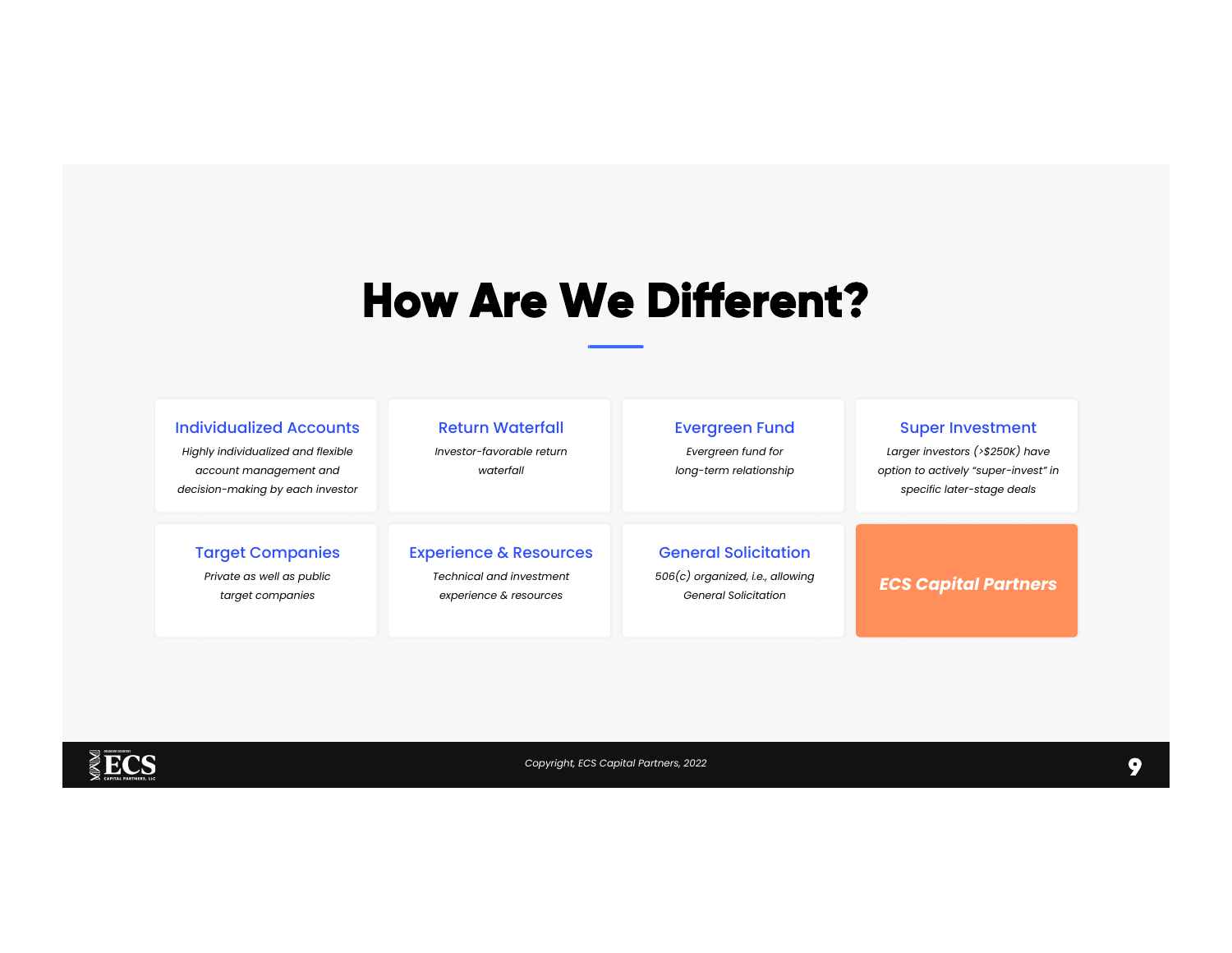## **Competitive Advantages**



#### Deal Flow Diversity

Diversity of deal flow channels and relationships

#### Unmatched Search Effort

Highly active in technical, disciplinary & investment circles worldwide



#### **Collaboration**

Emphasis on collaboration, integration & synergy



#### Technical Expertise

Technical background, resources & judgment



### Many Initial Investments

Best of best (thus not Sprayand-Pray) with bulk of capital into selective major follow-ons



### Fewer Strike-Outs

Harvest base hits (gazelles) + home runs (unicorns)



#### Commitment to Returns

Utter commitment to financial returns for investors, from impactful, earlystage, deep-tech companies



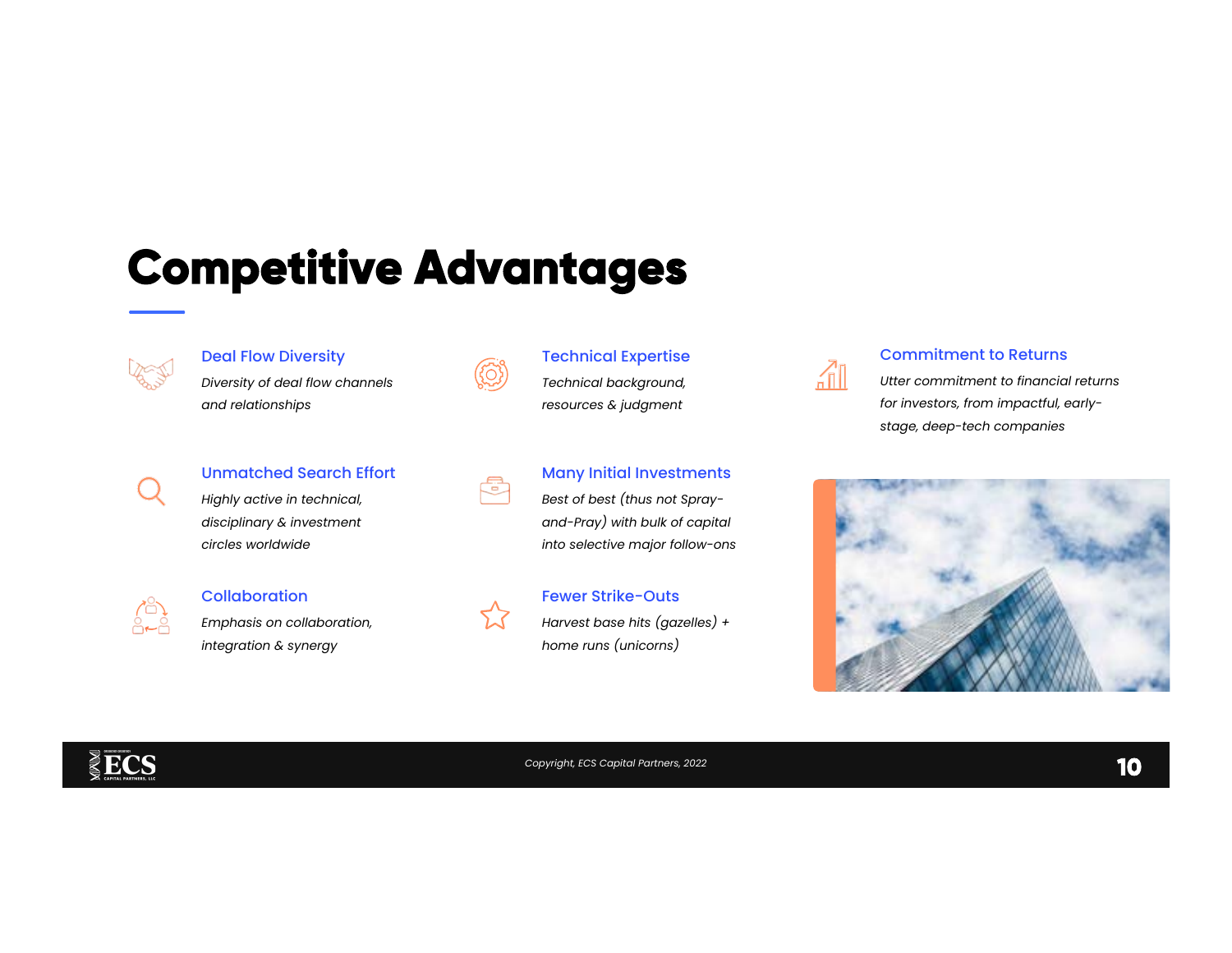

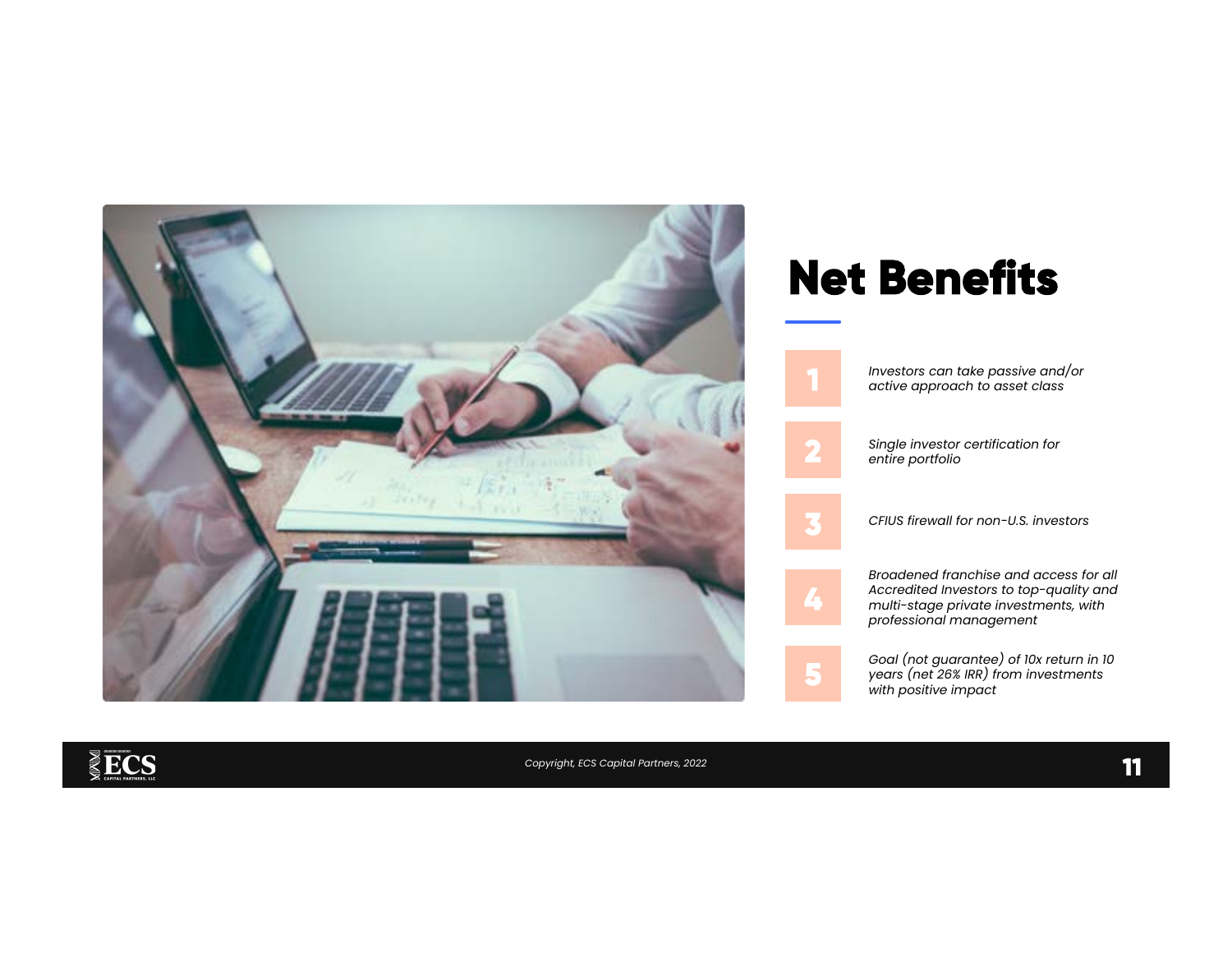## **Multi-Stage Asset Allocation Strategy**

### **25%**

into 125-500 earliest stage companies

(average investment \$10-50K each)

### **25%**

Thus, hundreds of carefully selected earliest stage companies,

with ~80% of funds into 25-50 most successful

into 25-50 follow-on companies attaining initial milestones

(average investment \$50-500K each)

### **25%**

into 5-10 growth stage companies

(average investment \$250K-\$2.5M each)

### **25%**

for special situations & reserves

 $\S$ ECS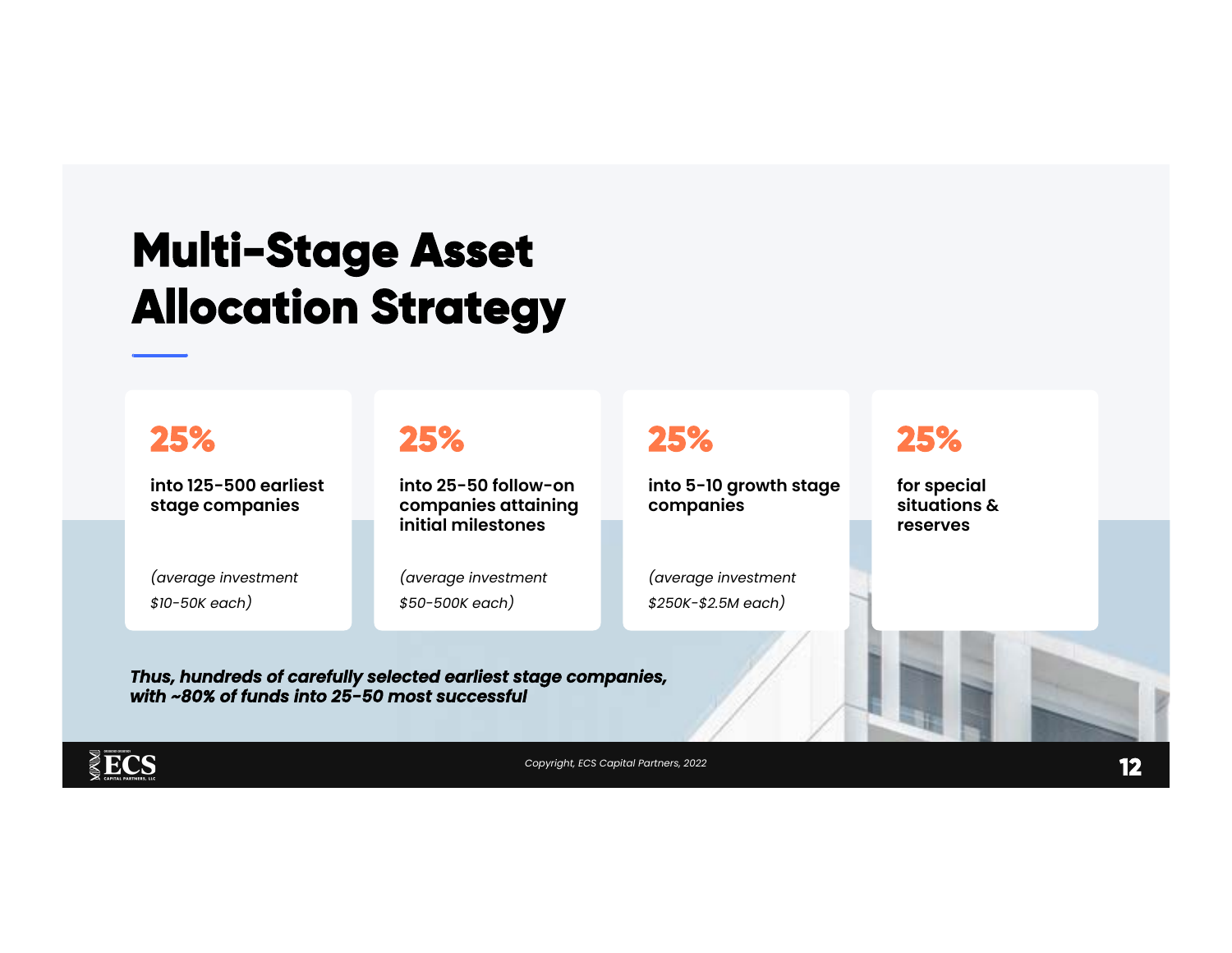### **"Competitors" As Partners**



### Organized Angel Groups & Funds

Partners for access and initial deal diligence, co-investing early and later, recruiting new members, etc.



#### **VCs**

Partners for introducing known and successful companies warranting larger follow-ons; some also open to smaller first round co-investors



### FOs and HNWs

Like VCs, but often without established expertise and processes in, or access to, this asset class

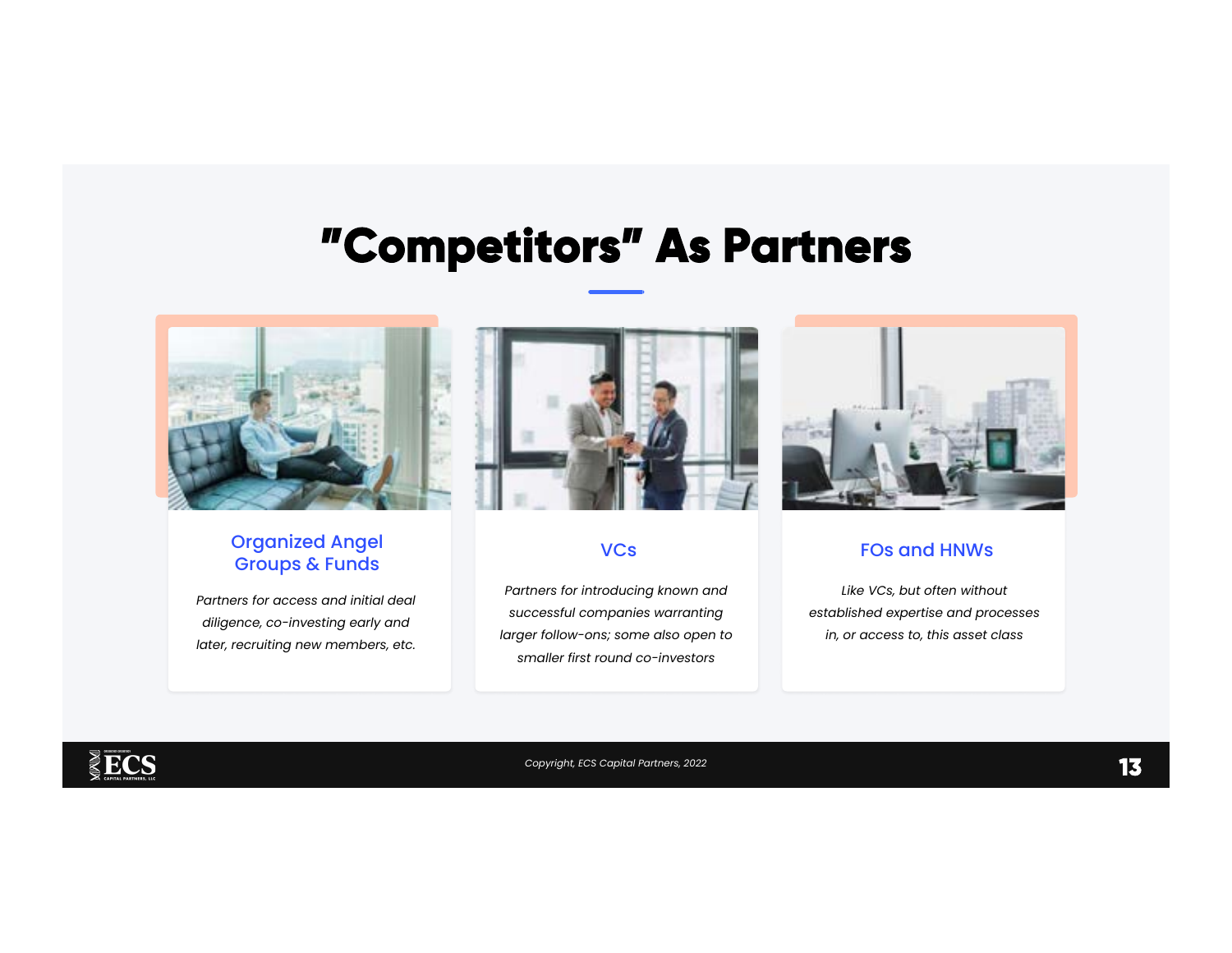## **Investor-Beneficial Exit Waterfall**

### After Each Exit, But Based on Total Portfolio:

- Replenish invested + investable funds to original commitment  $\odot$
- True-up any deferred management fees  $\odot$
- Return of capital to total original commitment  $\odot$
- $\odot$ Share profits, 80:20, between member & manager (carry), with preferential return to member of 8%/yr on contributed capital
- $\odot$ Any funds available for distribution may be reinvested as further contributed capital





Copyright, ECS Capital Partners, 2022 **14** *According to the Connection* Connection Connection Connection Connection Connection Connection Connection Connection Connection Connection Connection Connection Connection Connec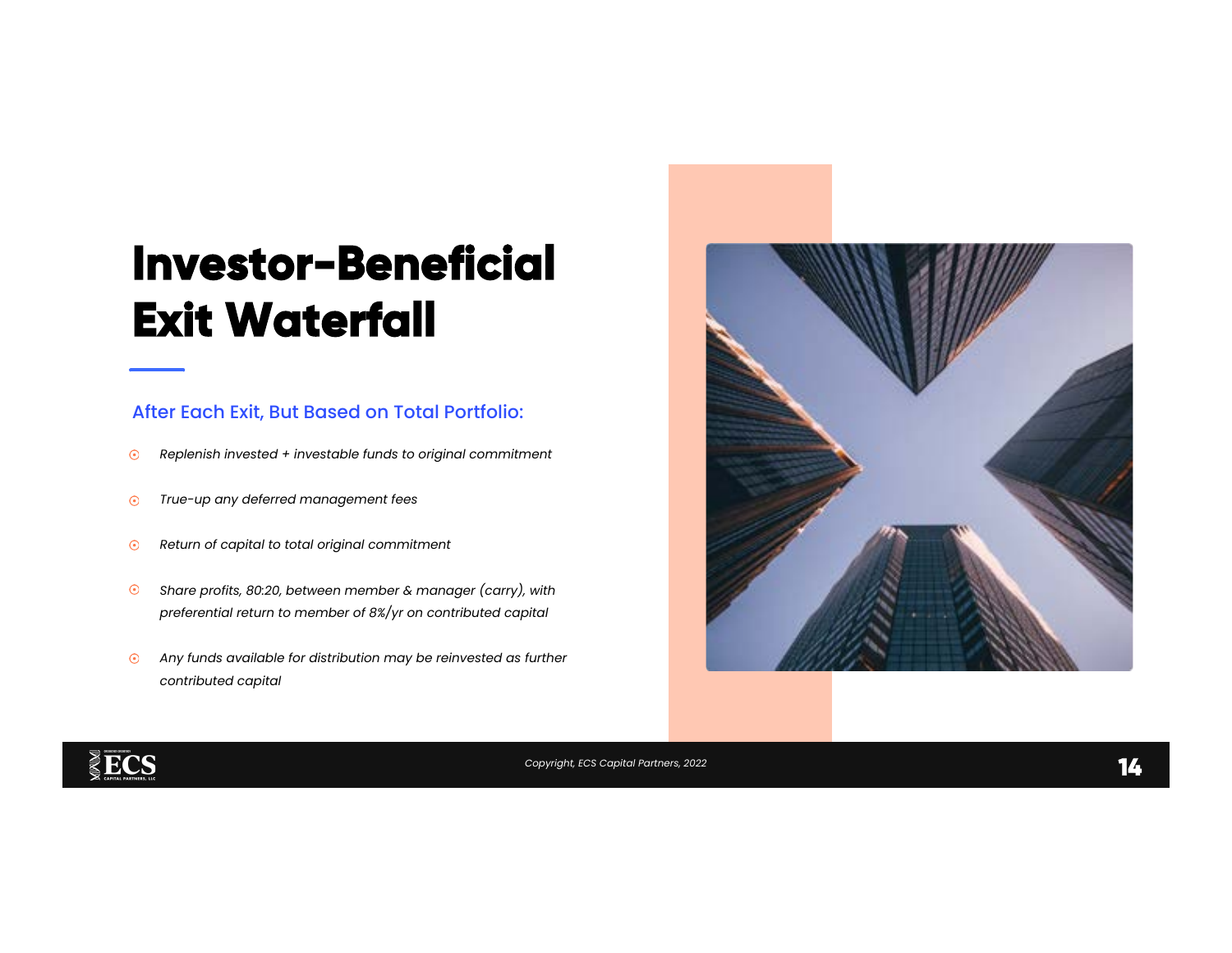## **Competitive Matrix**

| <b>Benefit</b>                 | <b>Individuals</b>  | <b>Angels in Groups</b> | <b>VCs</b>             | <b>FOs</b>             | <b>ECS</b>    |
|--------------------------------|---------------------|-------------------------|------------------------|------------------------|---------------|
| Deal Access-Collaboration      | Low                 | Low                     | Low                    | Low                    | <b>High</b>   |
| Deal Access-Geographic Reach   | Low                 | Low                     | Varies                 | Varies                 | <b>High</b>   |
| <b>Financial Resources</b>     | Varies              | Low                     | Ample                  | Ample                  | <b>Ample</b>  |
| Scientific/Technical Expertise | Varies              | Varies                  | Varies                 | <b>Usually Not</b>     | <b>High</b>   |
| Multi-Stage                    | Varies              | <b>Usually Early</b>    | <b>Usually Later</b>   | <b>Usually Later</b>   | <b>Yes</b>    |
| Active/Passive                 | Varies              | <b>Usually Passive</b>  | <b>Usually Passive</b> | <b>Usually Passive</b> | <b>Active</b> |
| Experience                     | Varies              | <b>Usually Passive</b>  | <b>Usually High</b>    | Varies                 | <b>High</b>   |
| Professionalism                | Varies              | Varies                  | High                   | High                   | <b>High</b>   |
| <b>Total Portfolio</b>         | <b>Usually Not</b>  | No                      | No                     | No                     | <b>Yes</b>    |
| Private + Public Companies     | Varies              | <b>Usually Not</b>      | <b>Usually Not</b>     | No                     | <b>Yes</b>    |
| Evergreen                      | n/a                 | Varies                  | <b>Usually Not</b>     | Varies                 | <b>Yes</b>    |
| Favorable Fees/Waterfall       | n/a                 | Varies                  | Often Not              | Varies                 | <b>Yes</b>    |
| <b>Impact Orientation</b>      | Varies              | Varies                  | Varies                 | Varies                 | <b>Yes</b>    |
| <b>Expected Results</b>        | <b>Usually Poor</b> | <b>Usually Poor</b>     | <b>Varies</b>          | Varies                 | <b>Best?</b>  |



**Copyright, ECS Capital Partners, 2022 15 <b>15 15**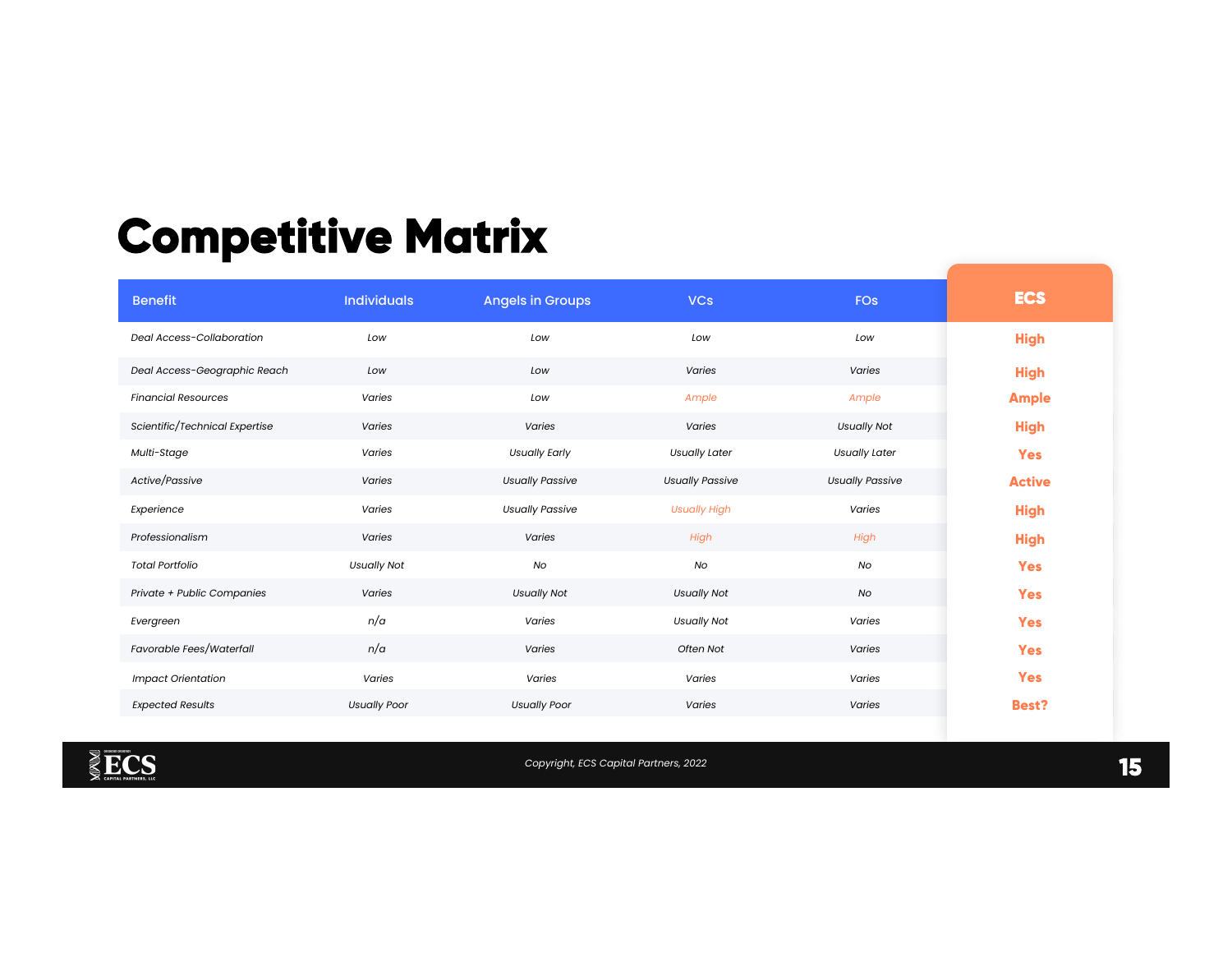

### Charles Sidman MANAGING PARTNER

### **Founder**

Harvard educated (AB, AM, PhD), then University of Cincinnati (MBA) and Santa Fe Institute (Complexity)

50+ years of academic research, teaching and commercial practice, first in IT&AI, then in biomedicine, with worldwide collaborators/contacts/ resources

20+ years investing experience in ~100 early-stage, deep-tech & impact companies, with gains to 30x

#### Timeline

1965 - IT Consultant 1976 - PhD in Immunology 1999 - Meet first Angel Investor during sabbatical at Santa Fe Institute 2003 - Start Maine Angels 2004 - Charter member of Angel Capital Association 2010 - Leave academia for full-time investing 2021 - Launch ECS Capital Partners

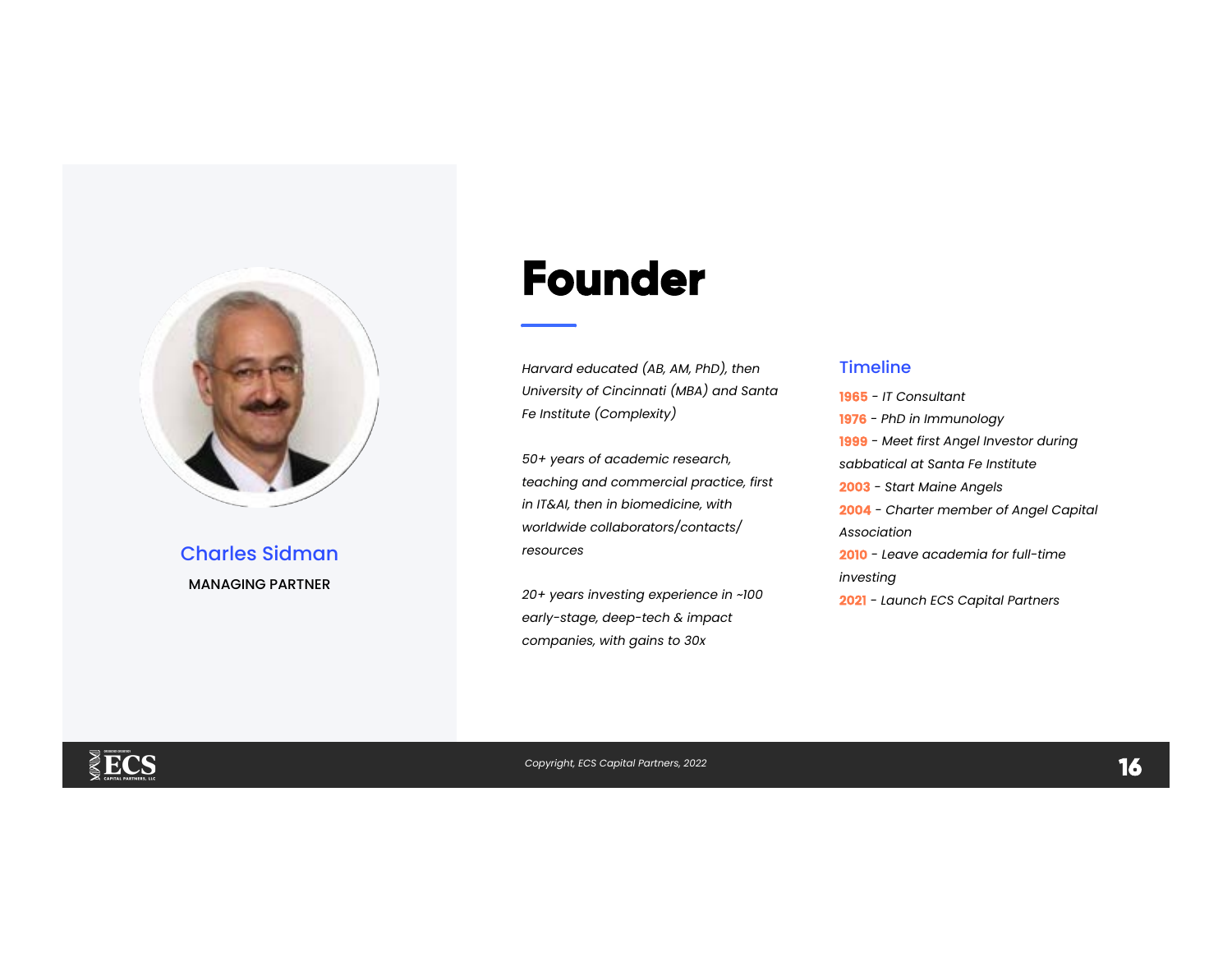## **Illustrative Experience & Record**

Personal (CS) early-stage, tech/impact investments since 2010



45 investments (100%) with 13 exits for average ~6x cash-on-cash return to date

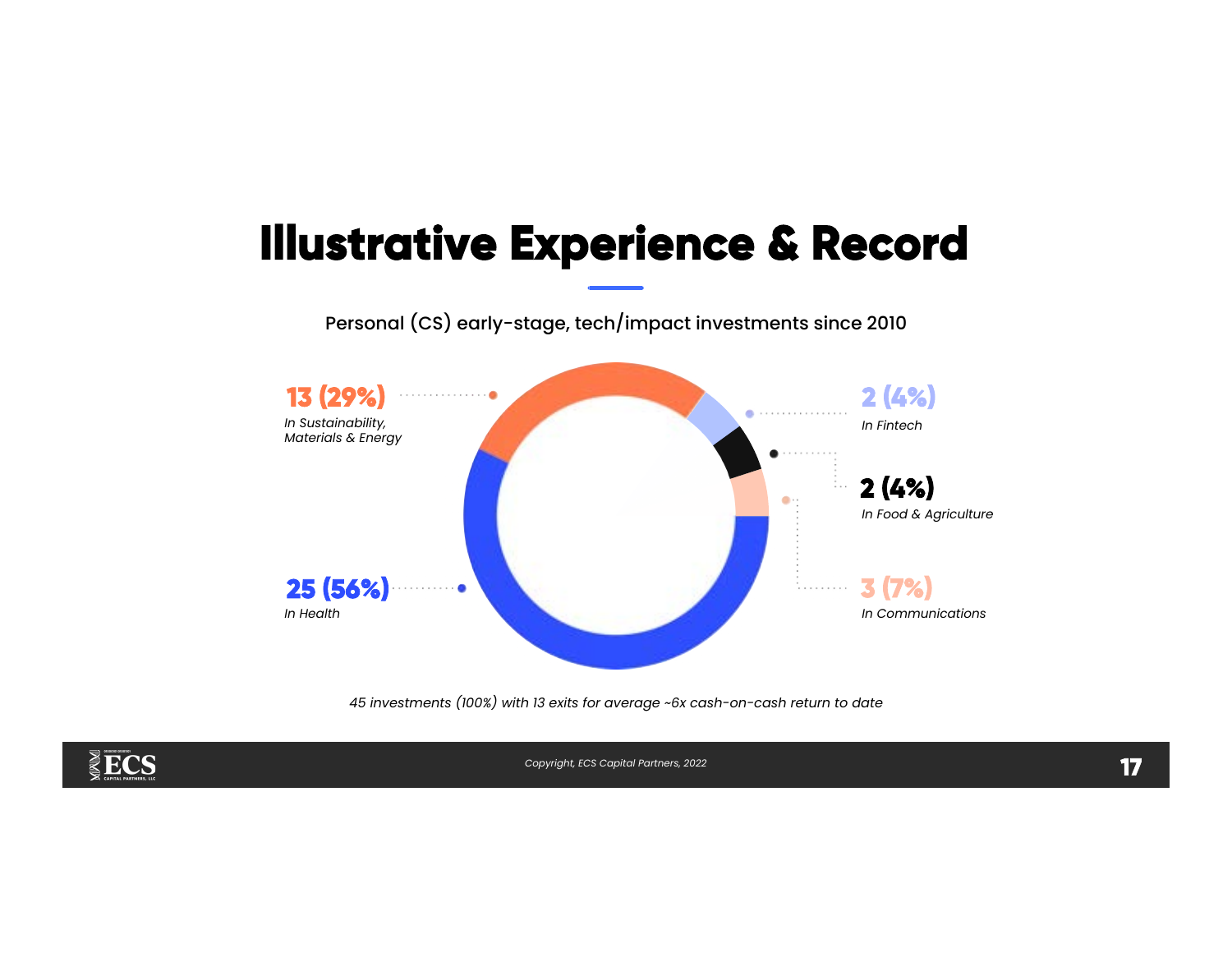### **Team**

#### John Abeles

Medical Doctor, BioPharma Exec & Investor

Of-Counsel, Pepper Law Yale Bohn

Multiply Successful Entrepreneur Mark Godsy

#### Candace Johnson

Global Satellite Entrepreneur, EBAN President Emerita, Angel & Venture Capitalist

Neil Littman

CEO, Bioverge

Ian Sosso

Ex-Investment Banker, CEO, Monte Carlo Capital

### Advisors **Advisors Diligence & Co-Investment Partners**

Majority of initial investments made with Angel Group & VC Co-investors, starting with & building on their Due Diligence



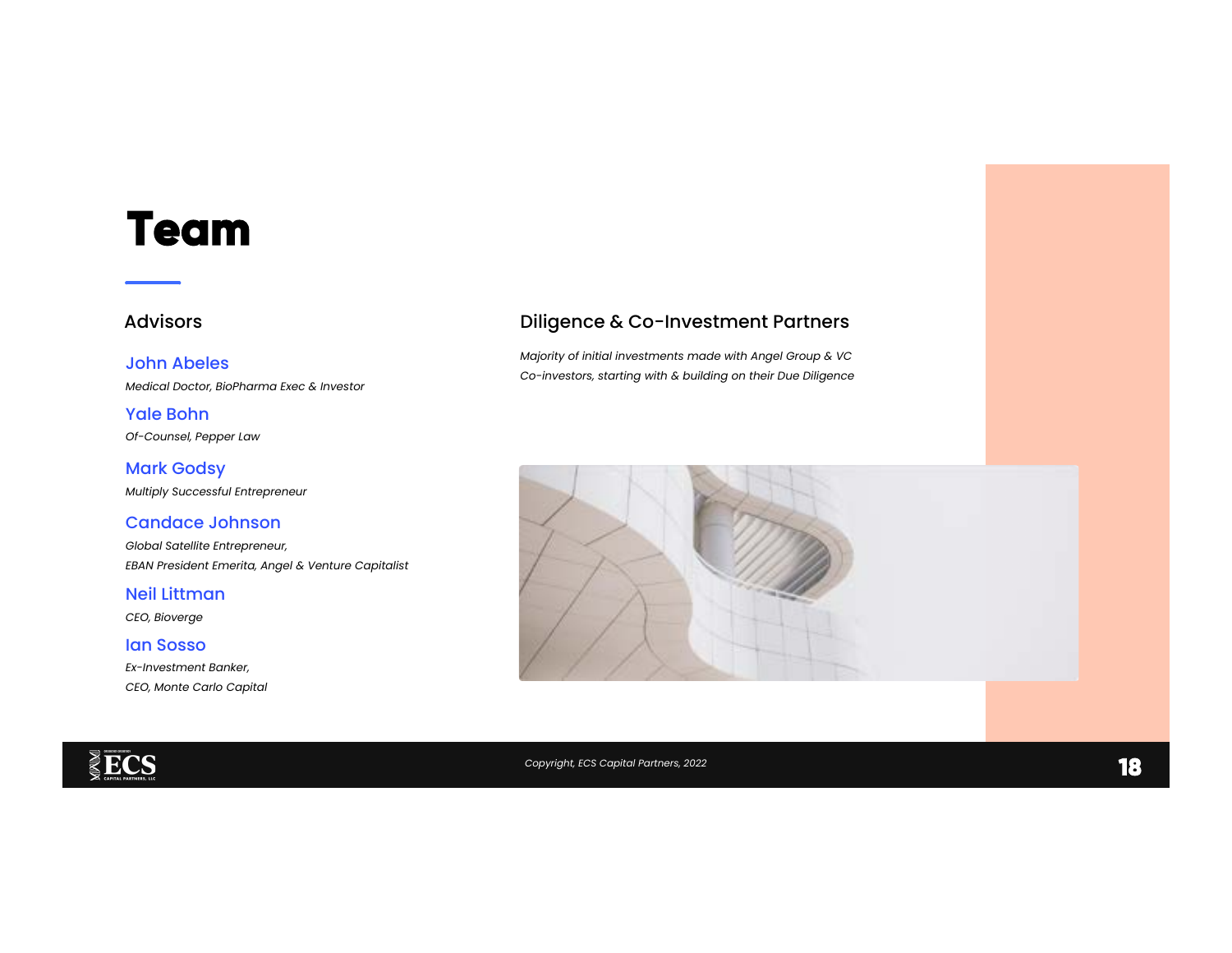# **Market Size (US)**



With over \$10T of assets, mostly not participating in asset class

Active Angels

In 100s of groups, investing \$30B per year for partnership, synergy & deal discovery

### **OVER 4M OVER 300K OVER \$150B**

### VC Activity per year

For deal flow, access, and partnership

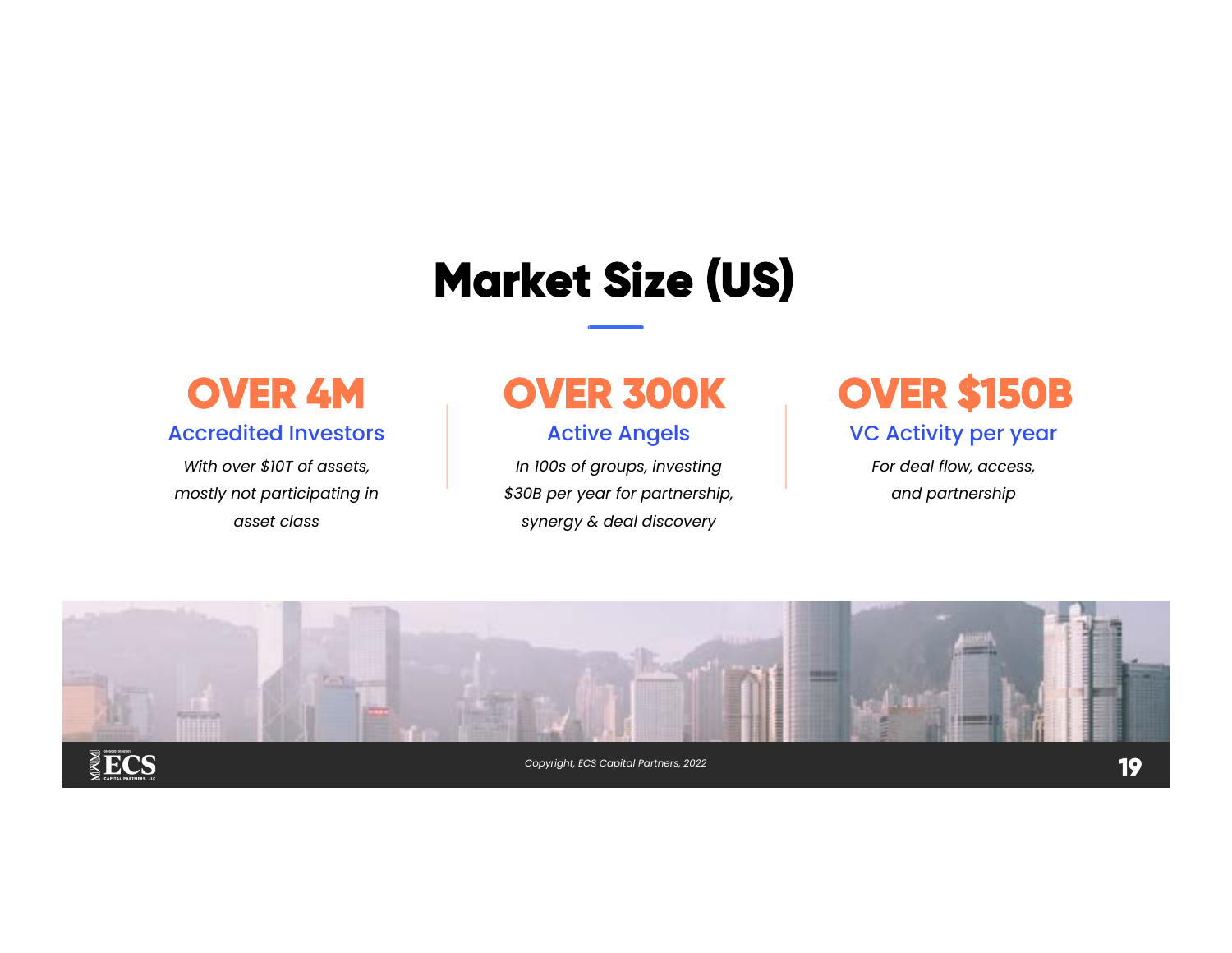# **Marketing Plan**

**1**  Thought Leadership Publications & Presentations

**2** Mass Marketing & Social Media General Soliciitation

**3** Self-Directed Retirement Fund Custodians



**5** Global Angel Circles

**6** Family Offices & **Organizations** 

**7** Local Institutions







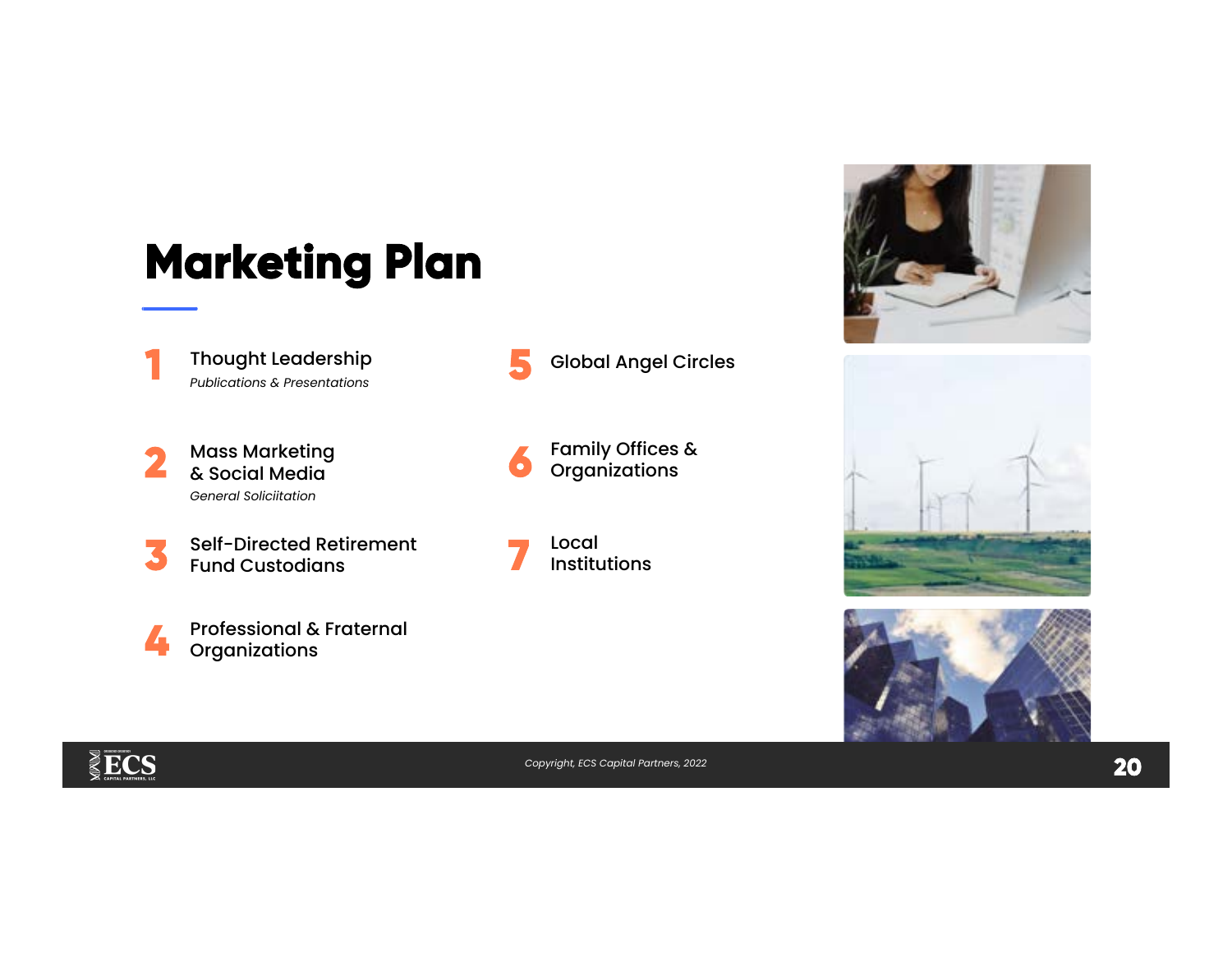### **Status and Ask**

MINIMUMS OF

**\$25,000** 

Seeking soft-circle commitments now

**\$2M**  Committed to Date

 $of $10M + $90M =$ 

**\$100M**  Combined Target

Anticipate first capital calls and start of investing operations in mid-2022